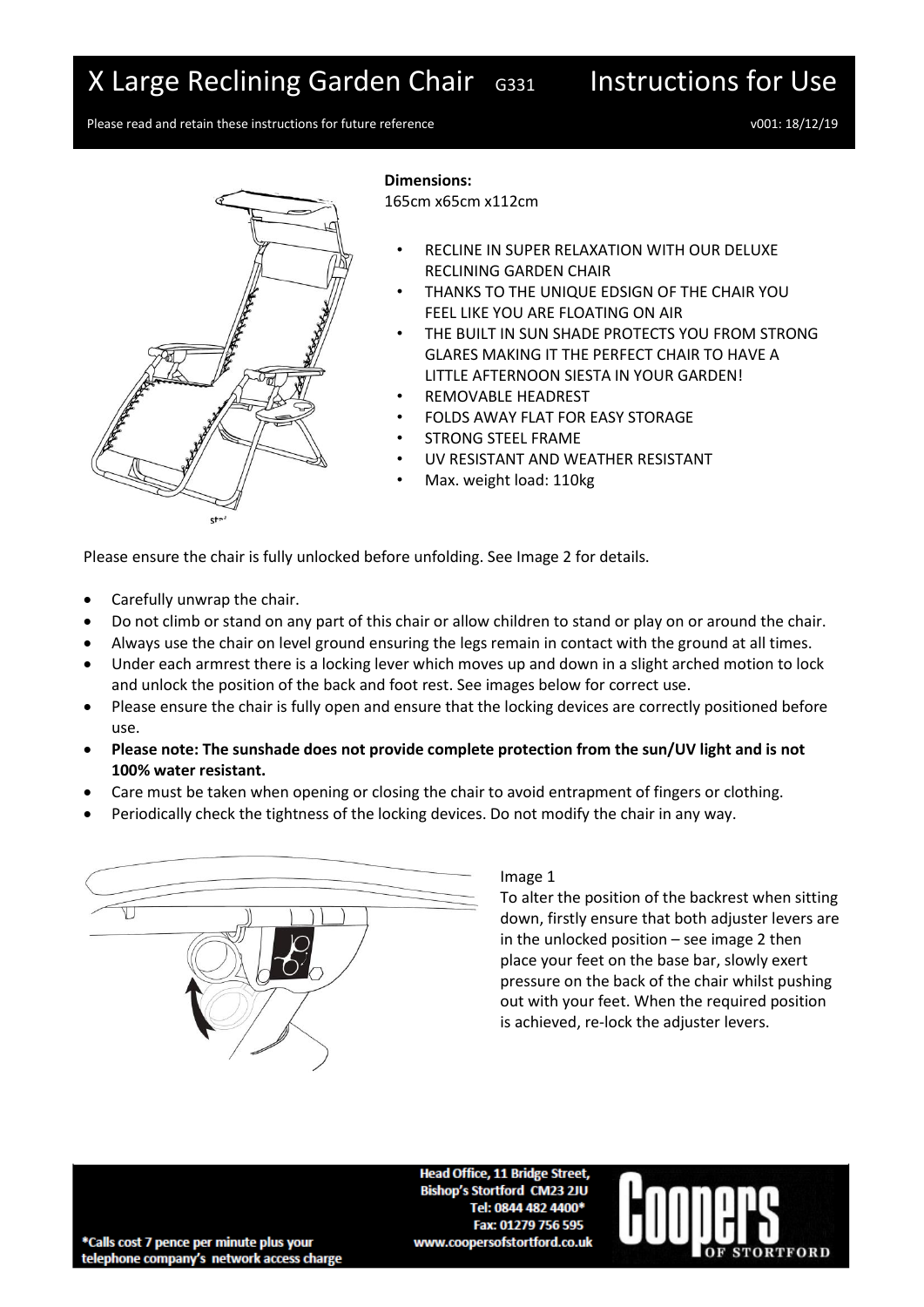# X Large Reclining Garden Chair G331 Instructions for Use

Please read and retain these instructions for future reference values of values of the values of v001: 18/12/19



Image 2



#### Image 3

To use the sun shade, first pull the shade from behind the back of the chair. Once the shade is forward it can be angled in the centre to give the shade required.

To fold away, first straighten the shade and then fold it back behind the chair, taking care not to trap your fingers or clothing.





### Image 4

The drinks tray can be fitted either side of the chair. To fit hook over the legs of the chair as shown in image, then push downwards until the tray is secure.

Ensure the tray is removed before attempting to fold the chair away.

Failure to do so could result in damage to the chair.

Please take care when using the chair near barbecues, lanterns or heaters.

## **Care and Maintenance**

- Always place on a smooth and flat surface.
- Protect from adverse weather such as rain and snow.
- The fabric can be cleaned with a damp sponge or for stubborn stains a suitable fabric cleaner. Do not use bleach, acid, solvents or abrasive cleaners on this chair. For mildew or mould stains use of a proprietory

**Head Office, 11 Bridge Street, Bishop's Stortford CM23 2JU** Tel: 0844 482 4400\* Fax: 01279 756 595 www.coopersofstortford.co.uk



\*Calls cost 7 pence per minute plus your telephone company's network access charge